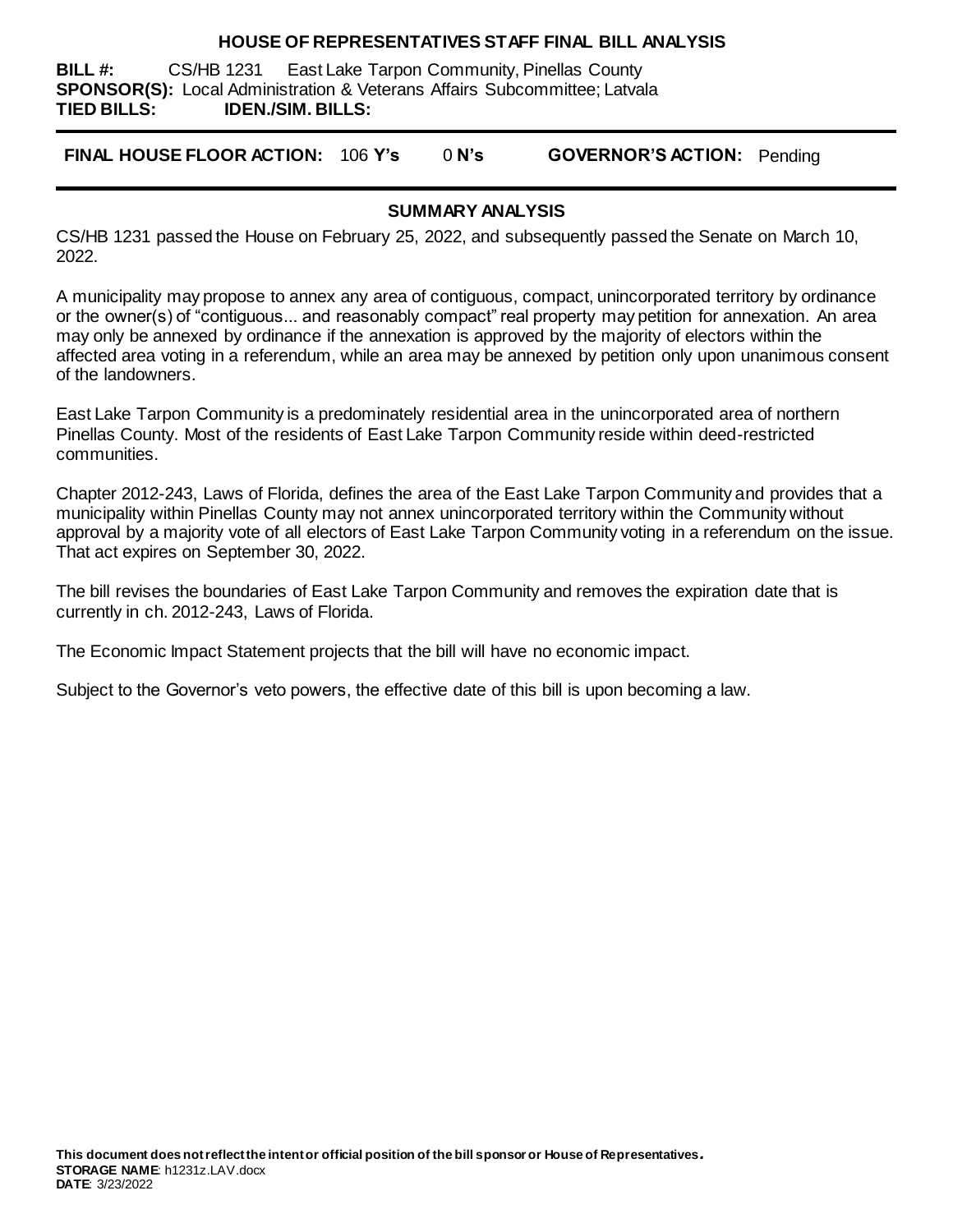# **I. SUBSTANTIVE INFORMATION**

# A. EFFECT OF CHANGES:

## **Present Situation**

#### Municipal Annexation

A municipality may propose to annex any area of contiguous, compact, unincorporated territory by ordinance or the owner(s) of "contiguous... and reasonably compact" real property may petition for annexation. <sup>1</sup> An area is considered "contiguous" if a substantial part of its boundary is coterminous with a part of the boundary of the municipality.<sup>2</sup> An area is compact if it is concentrated in a single area and does not create enclaves, pockets, or finger areas.<sup>3</sup> All lands to be annexed must be in the same county as the annexing municipality.<sup>4</sup>

The governing body of a municipality may only propose annexation of an area that is contiguous, reasonably compact, and is either:<sup>5</sup>

- Developed for "urban purposes;"<sup>6</sup>
- Lies between the municipal boundary and an area developed for "urban purposes"; or
- Is adjacent, on at least 60 percent of its external boundary, to any combination of the municipal boundary and areas developed for "urban purposes."

A municipality may begin the annexation process by adopting a non-emergency ordinance.<sup>7</sup> The municipality is required to hold two advertised public meetings before the adoption of the ordinance, one held on a weekday at least seven days after the publication of the first advertisement and one held on a weekday at least five days after the publication of the second advertisement. At least 10 days prior to the first public meeting, the governing body of the municipality must provide written notice to all residents and property owners in the area proposed for annexation.<sup>8</sup> The notice must contain the annexation proposal, the time and location of the public meeting, and locations where the proposed ordinance may be inspected by the public.

Before adopting an annexation ordinance, a municipality must prepare a report that contains: $9$ 

- Plans to provide urban services to the area to be annexed;
- A map or maps of the municipality and adjacent territory showing the present and proposed municipal boundaries, the present major trunk water mains and sewer interceptors and outfalls, the proposed extensions of such mains and outfalls, and the general land use pattern in the area to be annexed;
- A statement certifying the area meets the annexation criteria specified in s. 171.043, F.S.; and
- A statement setting forth the plans of the municipality for extending to the area to be annexed each major municipal service performed within the municipality at the time of annexation.

 $\overline{a}$ <sup>1</sup> Ss. 171.0413(1) and 171.044(1), F.S.

 $2$  S. 171.031(11), F.S. An area may be contiguous to a municipality even if it is separated by a county-owned public park, a right-of-way, a body of water, or other minor geographic division, as long as those areas do not prevent the annexing municipality and the area being annexed from being a "unified whole with respect to municipal services."

<sup>3</sup> S. 171.031(12), F.S.

<sup>4</sup> S. 171.045, F.S.

<sup>5</sup> S. 171.043, F.S.

<sup>&</sup>lt;sup>6</sup> S. 171.043(2), F.S., defines "urban purposes" as any area having a resident population or at least two persons per acre, having a resident population of at least one person per acre if the area is subdivided into lots where at least 60 percent of the total number of lots are one acre or less in size, or at least 60 percent of the total number of lots meet one of the preceding definitions and at least 60 percent of the total acreage not used for non-residential "urban purposes" is subdivided into lots of five acres or less.

<sup>7</sup> S. 171.0413(1), F.S. A non-emergency ordinance is adopted using standing procedures specified by s. 166.041, F.S. <sup>8</sup> S. 171.042(3), F.S.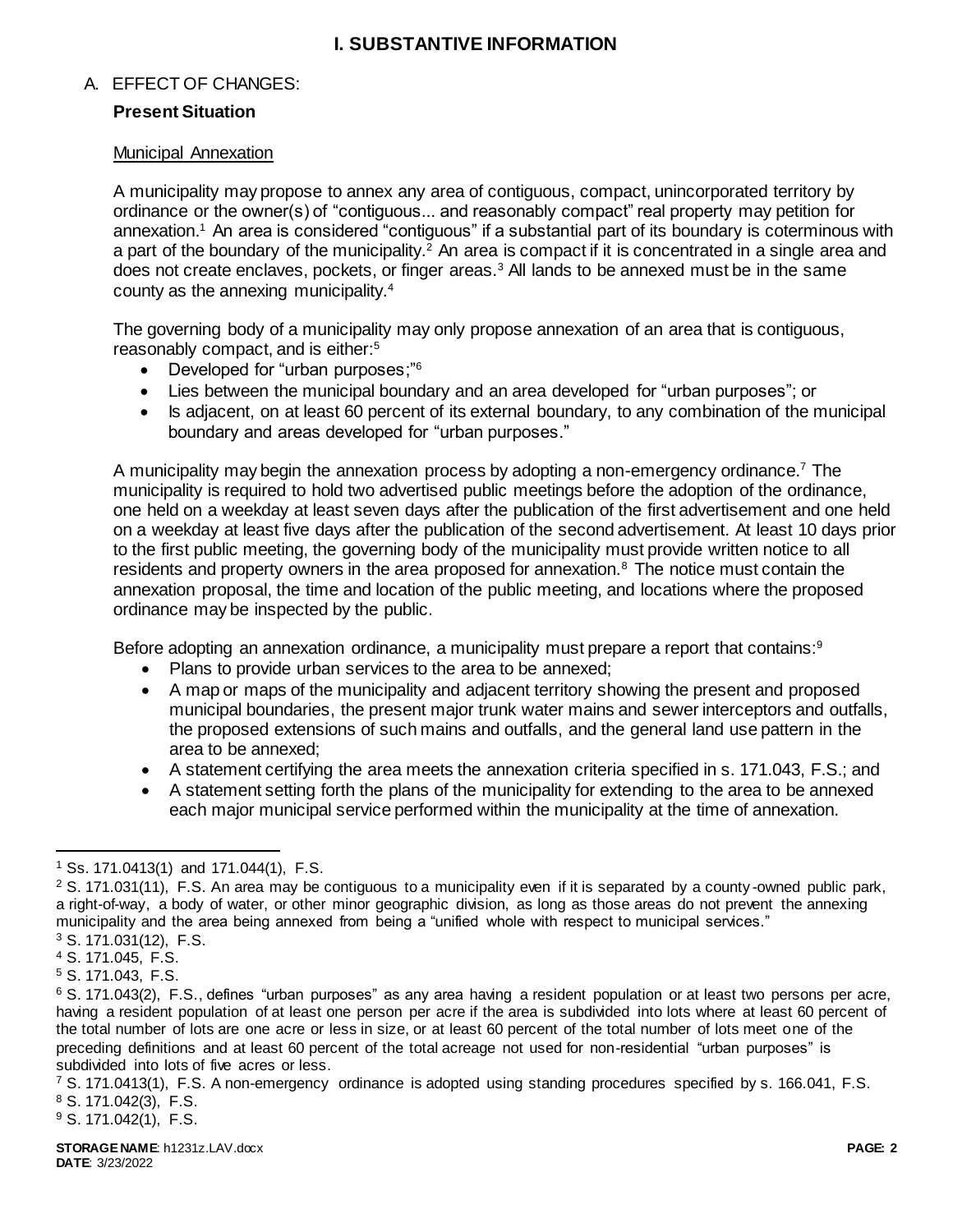The governing body of the municipality must file a copy of the report with the governing body of the county within 15 days of the commencement of annexation procedures.<sup>10</sup> Failure to submit the report to the county in a timely manner may invalidate the annexation.

The municipality must submit the adopted annexation ordinance to a referendum in the area to be annexed.<sup>11</sup> The municipality may also choose to submit the ordinance to the voters of the municipality for approval. If more than 70 percent of the area to be annexed is not owned by registered voters, the municipality must obtain the consent of landowners owning at least 50 percent of area to be annexed before conducting the referendum.<sup>12</sup> The referendum may be conducted during the next regularly scheduled election or at a special election.<sup>13</sup> The referendum must not be held until at least 30 days after the adoption of the ordinance and must be advertised in a newspaper of general circulation in the area to be annexed.<sup>14</sup> If the referendum is approved by the voters, the annexation occurs on the effective date provided by the ordinance.<sup>15</sup> If the voters reject annexation, the municipality may not propose annexation of the same area in the two years following the referendum.

Alternatively, the owner(s) of real property in a contiguous, reasonably compact, and unincorporated area of the county may petition a municipality for annexation.<sup>16</sup> The municipality must determine that all land owners in the area to be annexed have signed the petition and publish notice of the annexation before passing an ordinance annexing the area. A copy of the ordinance, including a map and a metesand-bounds legal description of the area, must be filed with the clerk of the circuit court, the chief administrative officer of the county, and the Department of State within seven days after adopting the annexation ordinance. An area may not be annexed using this process if the annexation would result in the creation of an enclave.<sup>17</sup>

## East Lake Tarpon Community

East Lake Tarpon Community (Community) is a predominately residential area in the unincorporated area of northern Pinellas county. It is bordered to the west by Lake Tarpon, to the east by the Brooker Creek Preserve, to the north by the Pasco County boundary, and to the south by Tampa Road. East Lake Tarpon is home to a limited number of small businesses and commercial venues.<sup>18</sup> The area has a population of 32,344.<sup>19</sup> Most of the residents of the Community reside within deed-restricted communities. The residents of East Lake Tarpon pay ad valorem taxes to support and receive fire control services from the East Lake Tarpon Fire Control District.<sup>20</sup>

On January 24, 2012, the Board of County Commissioners of Pinellas County (Board) adopted a community overlay defining the boundary of the Community and recognizing the Community's distinctive character. The Board provided that maintaining the Community's quality of life, low density residential character, and expansive open spaces are to be considered before any zoning changes or implementing changes that would increase the density of the Community.<sup>21</sup>

- <sup>14</sup> S. 171.0413(2)(a)-(b), F.S.
- <sup>15</sup> S. 171.0413(2)(e), F.S.
- <sup>16</sup> S. 171.044, F.S.

<sup>18</sup> Board of County Commissioners of Pinellas County, Florida, *East Lake Tarpon Community Overlay*, available at https://www.cncnpc.org/images/stories/East\_Lake\_Tarpon\_Community\_Overlay\_V1.6 -Final20110124.pdf (last visited January 27, 2022).

<sup>19</sup> U.S. Census Bureau, *QuickFacts East Lake CDP, Florida*, population as of April 1, 2020. Available at https://www.census.gov/quickfacts/eastlakecdpflorida (last visited on January 26, 2022).

 $20$  Ch. 2000-477, ss. 3, 8, Laws of Fla., as amended by ch. 2003-336, Laws of Fla.

<sup>21</sup> *Supra* note 17.

 $\overline{a}$ <sup>10</sup> S. 171.042(2), F.S.

<sup>11</sup> S. 171.0413(2), F.S.

<sup>12</sup> S. 171.0413(5), F.S.

<sup>13</sup> S. 171.0413(2)(a), F.S.

<sup>17</sup> S. 171.044(5), F.S.